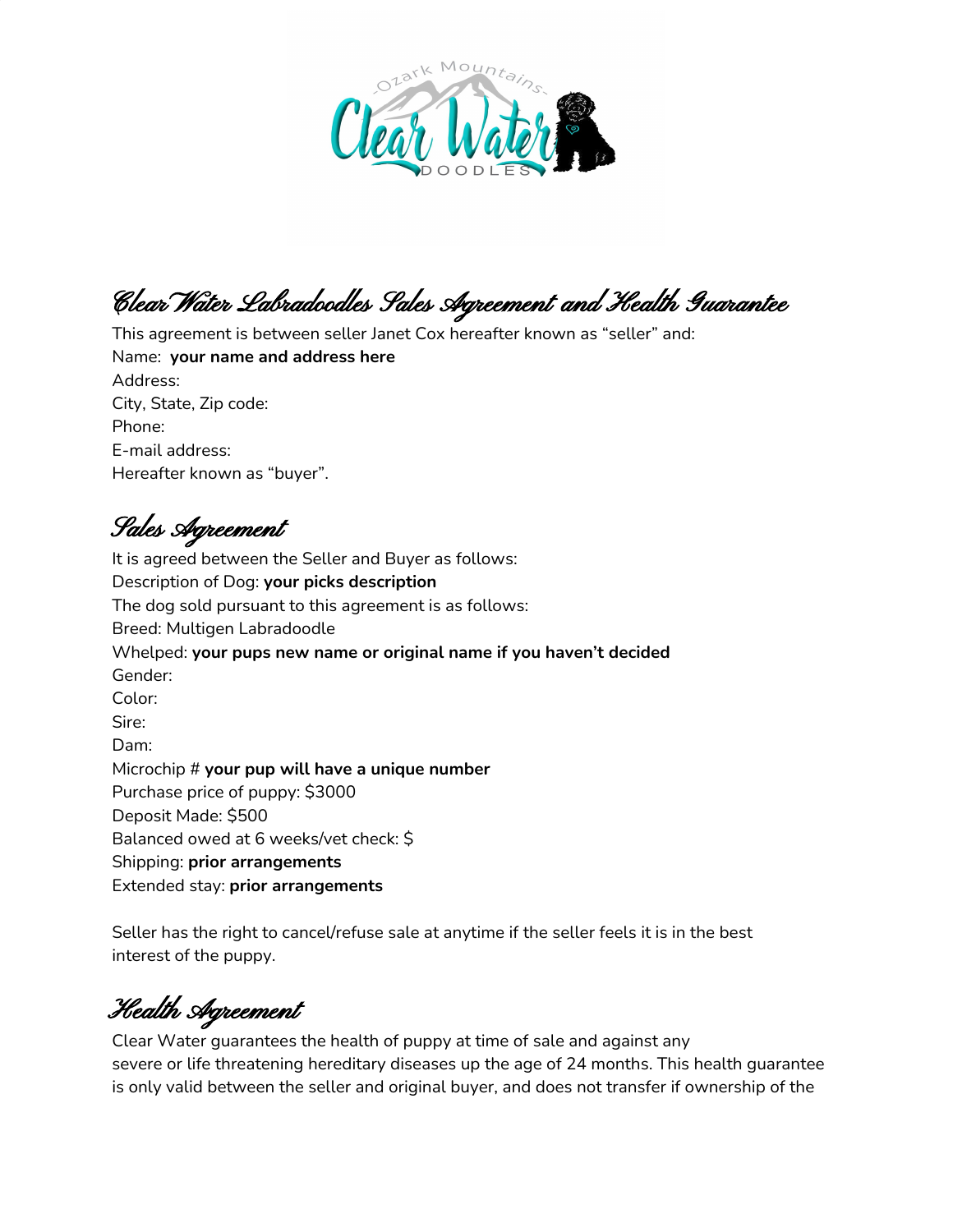

dog changes. We offer lifetime support with all of our puppies and if puppy is no longer wanted, we will take any of our puppies back from anyone at any time. (no cash refund)

The Clear Water Labradoodle puppy is guaranteed to be in good health at time of sale and buyer will have puppy examined by their veterinarian within 3 days. (Special considerations for Covid 19 guidelines in place) of receiving their puppy. If buyer's veterinarian finds the puppy to have chronic or serious health issues, buyer may immediately return the puppy along with a report issued by the Veterinarian and Clear Water will replace the puppy with another puppy from the next available litter. The following circumstances are not considered a chronic or serious health issue: Bordetella, worms, ticks, fleas, mites, cocci, giardia, or other parasites as they are common in dogs and puppies.

(Breeder's Choice) Any request for replacement must be made within the 3 day time period and failure to have the puppy examined by buyer's Veterinarian within 3 days will make this contract void. (Special considerations for Covid 19 guidelines)

## Conditions:

1. If a hereditary disease is diagnosed, it must be designated severe, or life threatening, diminishing the quality of puppy/dog's life, and be confirmed by two independent veterinarians. Findings will be sent to Clear Water including diagnostic data, x-rays, etc. and must be reviewed and agreed upon by a Veterinarian of Clear Water''s choosing. Clear Water Labradoodles reserves the right to have puppy/dog examined by a Veterinarian of our choosing at our expense.

2. In the case of Hip dysplasia, proof by the Orthopedic Foundation for Animals (OFA) is required before any replacement/refund will be made.

3. In the case of hip dysplasia, the health guarantee is void if the puppy's primary diet has not been a premium food, and/or puppy has been allowed to become overweight.

4. In the case of any eye disease, the dog's eye exam must be sent to the Canine Eye Registration Foundation (CERF) for judgment, and the statement confirming a debilitating disease sent to Clear Water.

5. Puppy must have been kept current on yearly exams, heartworm tests and preventative, all vaccines, and rabies. This health guarantee will be void if buyer unable to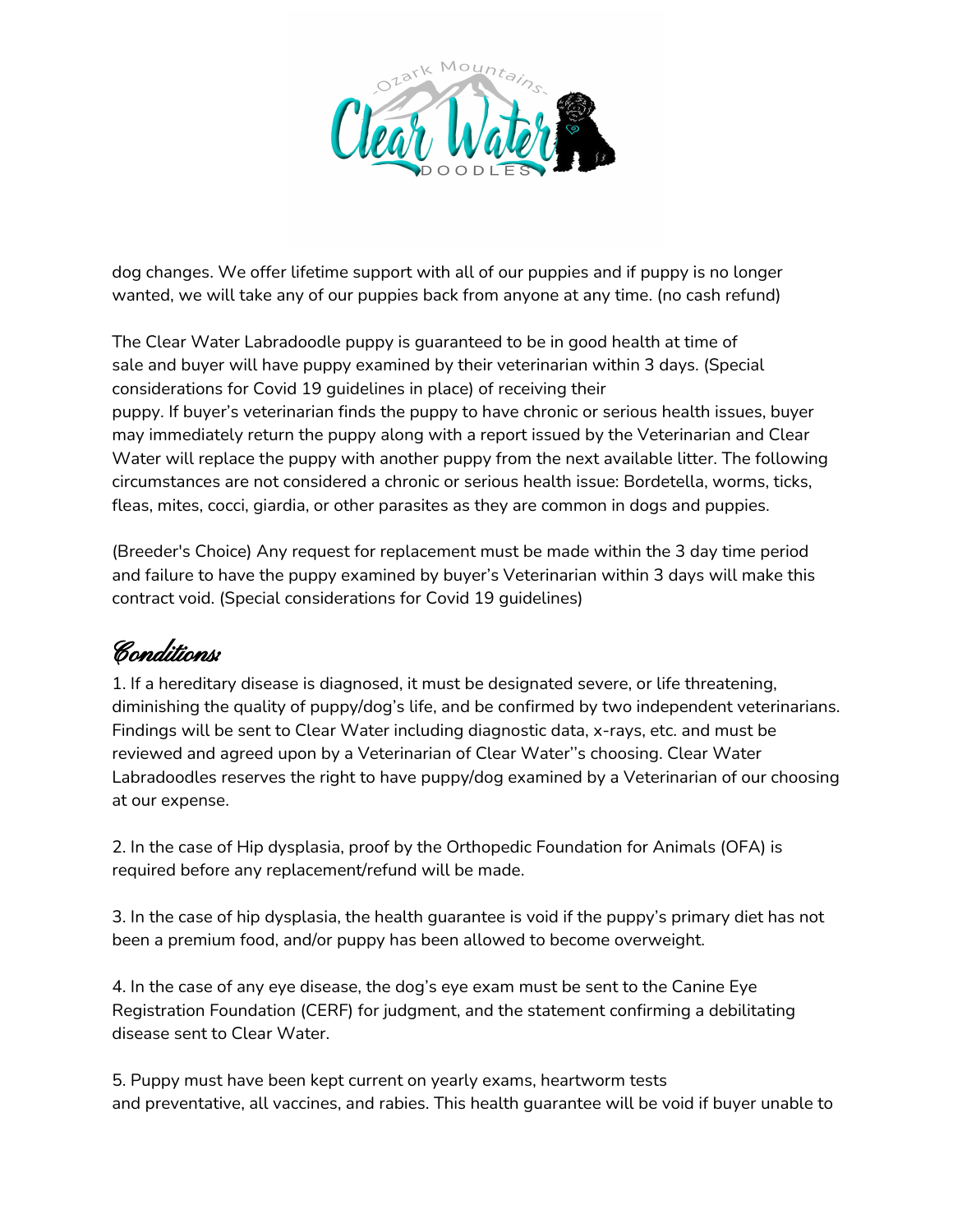

provide complete and accurate copies of their puppy's health care given on a regular basis.

6. If the puppy has been allowed to compete in Agility, run up and down stairs, or be a jogging partner, before the age of 12 months, this health guarantee will be void.

7. A dog that has been physically injured is not covered under this health guarantee.

8. It is the buyer's responsibility to keep the puppy away from public places (such as puppy kindergarten, pet stores, dog parks, etc.) before they are fully vaccinated to reduce the risk of deadly viruses (such as Parvovirus). Failure to do so, should puppy be diagnosed with deadly virus, will void this health guarantee.

If all of the conditions of this agreement have been met, and the buyer desires to return the medically diagnosed dog, Clear Water will have the option at our discretion to either replace the puppy from the next available litter, or refund half the original purchase price. Return shipping of the old puppy, and shipping of the new puppy will be at buyer's expense. If the buyer desires to keep the puppy,Clear Water will pay for all Veterinary costs for treatment up to the full purchase price of the puppy paid to buyer's Veterinarian.

Clear Water offers lifetime support with all of our puppies. If at any time buyer decides he/she no longer wants puppy/dog, or can no longer care for it, we will take puppy/dog back at any time, for any reason, with no refund. If at any time buyer should choose to re-home puppy/dog, buyer agrees to contact seller to help place puppy/dog in new home. At no time should this puppy/dog be surrendered to the SPCA, Humane Society, dog pound, etc.

Your puppy has already been spayed/neutered (ESN): yes\_\_\_\_ no\_X\_ (if no, buyer agrees to spay puppy at 8 months old and agrees to the conditions that follow)

Buyer Agrees to Spay/Neuter. The buyer understands this puppy is being sold as a pet and under no circumstances will be bred. The breeding of this puppy/dog is NOT an option. The puppy must be spayed or neutered by 6 months of the signed contract. Buyer agrees to furnish Clear Water with a spay/neuter certificate within 2 weeks of spay/neuter deadline, at which time sale of the puppy is complete and ownership officially the buyer's. If buyer does not provide proof of spay/neuter signed by a licensed Veterinarian within the allotted time period, or if the dog has been bred by purpose or accident, buyer agrees to immediately pay the sum of 10,000, which is the average cost of a Labradoodle breeding dog. Furthermore, buyer